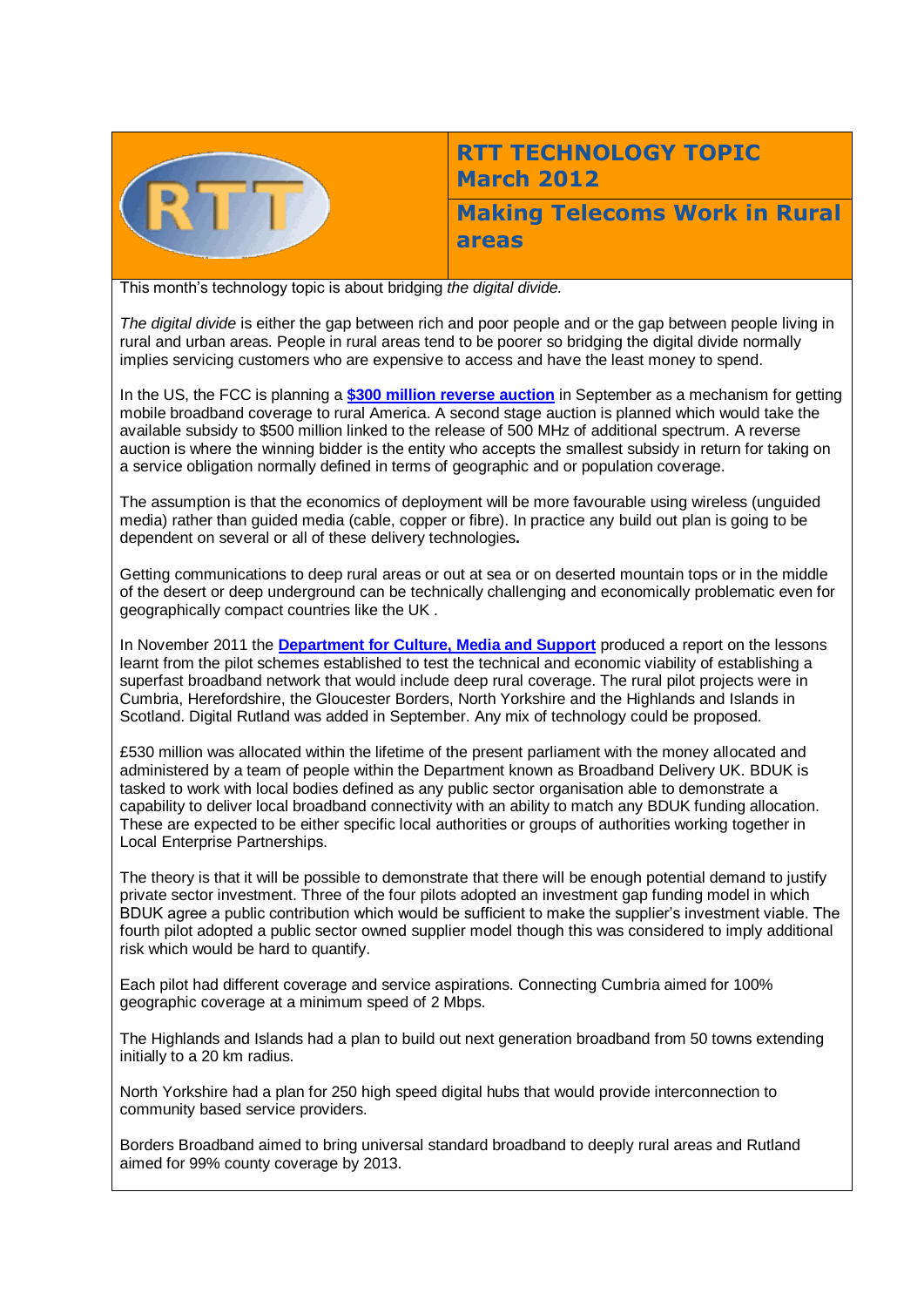Similar projects are on-going with county councils in Norfolk, Wiltshire, Devon and Somerset and Suffolk with similar coverage and service ambitions. (Think Iowa though much smaller but almost as flat).

Most of the projects could demonstrate financial, economic and or community benefits with North Yorkshire including the police, fire, health service and national parks as co-partners. Cumbria has proposed a Public Sector Network which would also support joint working with the police.

There is some available funding from the European Regional Development Fund for 'last mile' connectivity and some identified potential to impose a community infrastructure levy on developers.

The concept of localisation is sensible in terms of shaping local solutions to local requirements but the problem is that any potential supplier has to engage with multiple 'authorities' which increases cost. Any locally specific requirements will be difficult to meet due to all of these markets being significantly sub scale.

Nationally based initiatives are however also making slow progress.

On the  $7<sup>th</sup>$  April 2009 the Australian Government announced it would establish a new company to design build and operate a new high-speed **[National Broadband Network \(NBN\)](http://www.dbcde.gov.au/broadband/national_broadband_network/)** with a mission to deliver 100 Mbit fibre to 90% of the population within eight years at a cost of \$43 billion, the nation's largest ever infrastructure project. The proposed funding consisted of an initial government investment of 4.7 billion dollars with the balance as a mix of 51% government bonds and 49% private funding. It was calculated that the scheme would generate 37,000 jobs. The cost equated to a public funding investment per household of 1650 euros. New Zealand has a similar programme that equates to 600 euros per household. The equivalent UK national commitment at the time was three euros.

A private sector group started work in Brisbane in early 2011 with a plan to use the underground sewer system as a delivery network but the company became involved in an investigation by the serious fraud office following a failure to deliver on a similar project in the UK.

On the 12<sup>th</sup> November the Australian Minister for Broadband Communication announced it had reached agreement with a nominated vendor to start the **[national roll out.](http://australiabroadband.com/)** The contract was worth \$141 million for an initial period of two years with a potential value of \$341 million if extended for a further two years – a tad short of \$43 billion.

In January 2009 the Obama administration announced a \$30 billion dollar 'broadband for all' investment with the amount of tax credit linked to the service delivery speed, a broadband bond issue was also proposed.

**[In February 2011](http://www.broadband.gov/)** the President promised a \$5 billion investment on rural broadband and a \$10.7 billion investment in a public safety broadband wireless network at 700 MHz. This was to be paid for from the \$27.8 billion to be raised from the auction of the 500 MHz of spectrum, except that as per our opening paragraph this has now become a reverse auction in which the money flows in the opposite direction. The rhetoric of political promise rarely matches practical reality.

Of course not all countries are the same. In September 2010, internet service providers in Singapore started providing 1 Gbps broadband over fibre at a similar price to ADSL and cable. 75% of the population had access to the service by August 2011 with 95% coverage promised by June this year but this is a country the size of the Isle of Wight with 5 million people, lots of money and an autocratic government that decides what to do and does it.

And that is part of the problem. Democracy is a fine and wonderful institution but it comes with a cost attached. Governments that have four of five year election cycles are not well positioned to realize multibillion dollar infrastructure investment particularly with the present levels of public debt but so far alternative financing initiatives have proved problematic, the PFI (Private Finance Initiative) schemes in the British health service being a recent example.

In a previous technology topic **[\(July 2011\)](http://www.rttonline.com/tt/TT2011_007.pdf)** we have written about the wonders of the Victorian sewerage system, a massive undertaking that resulted in an infrastructure that has remained serviceable for 150 years. This was only possible because it was extravagantly over dimensioned and paid for by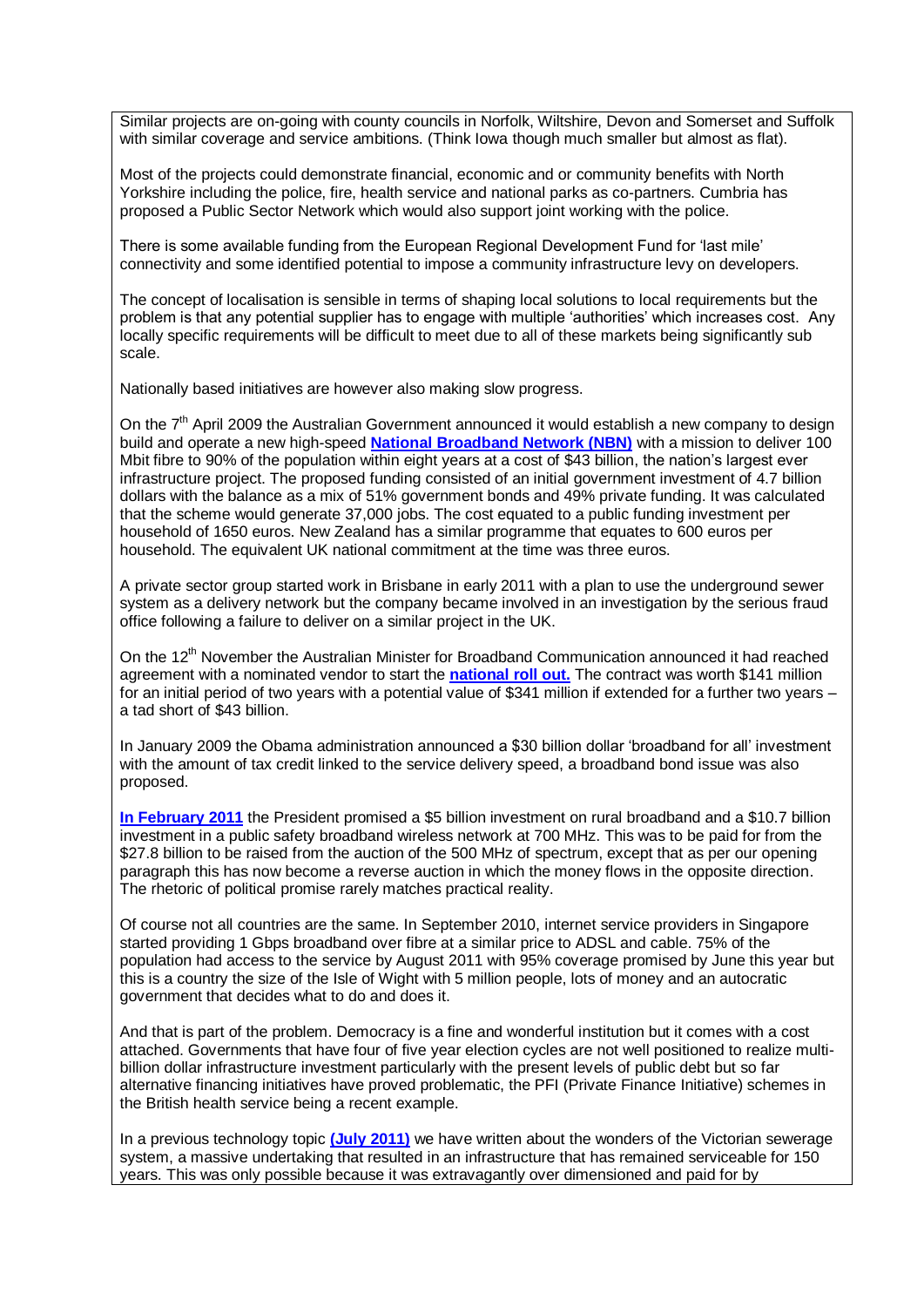government funds.

This was not the case with either the railways or the telegraph system both of which relied on private sector investment. Many of the railway companies and most of the telegraph companies went bankrupt. One of the longest private sector survivors was the National Telephone Company whose trunk telephone service was taken over by the GPO in 1896 and by 1912 the GPO had become virtually a monopoly supplier of telephone services in the UK with only some local authority based providers as competition the City telephone department in Kingston upon Hull being one example.

In 1932 the idea was put forward that the GPO should become nationalised but that didn't happen until 1965 when the GPO was split into two divisions, Post and Telecommunications. Telecommunications became British Telecom in 1980 but then everything changed again with the British Telecommunications Act of 1981 introducing the concept of competition. One difficulty is that the principle of competition has never sat particularly happily with the aims and objectives of the Universal Service Obligation.

The Universal Service Obligation was established by Rowland Hill in 1840 and was linked to payment using an adhesive stamp, the penny black. The profit from delivering mail in urban areas subsidized rural deliveries.

This translated across into telecommunications though without the stamps and meant that users could get telephone service in areas where it was not economically justifiable. Actually it probably was justifiable if you took into account that telegraph poles and twisted pair could survive for many years with minimal maintenance. The twisted pair into our house is at least 30 years old as are the telegraph poles and it's a miracle that ADSL works as well as it does.

But shareholders and in particular most institutional shareholders are looking for returns on something rather shorter than a thirty year investment cycle.The practical consequence of this is clear if we consider the announcement by BT of the C21 programme in the summer of 2004.

Billed as *the world's most ambitious and radical next generation network transformation* it promised to transform the communication infrastructure of the UK by 2010 *Using internet protocol technology to replace the existing networks and enable converged multimedia communications- from any device to any device.*

Actually BT is doing well with its broadband offer. The company is Britain's biggest broadband operator with a £2 billion investment programme to build a high speed network to reach 15 million homes by 2015 but that's still a 5 year slippage on the 2004 plan and the government's exhortation that BT should deliver broadband to rural areas has minimal collateral given that the company's first duty is to its shareholders. It can also be argued that the investment gap funding model does not fully accommodate the opportunity cost of servicing sub scale markets. Getting dividends out of bridging the digital divide seems an unlikely prospect.

This is illustrated by BT's latest financial results where profit before tax was up by 48% for the last quarter of 2011 with much of that profit coming from their domestic broadband customer base where they have 56% of the market. Virgin Media also posted its first annual profit with operating income up 134% for the same period based on 'Strong demand for superfast (30 Mb) broadband'.

These are profits from cable, copper and fibre urban connectivity **not** wireless rural connectivity.

As for the argument that wireless is cheaper on a per bit basis, that depends on how many bits you have to deliver and how far they have to go. The lowest cost way of getting gigabytes of data to your elderly aunt in Audley End is probably to post her a memory stick though the latency may be a bit of a problem (but you could include a letter and she would really like that).

All of the above explains why vendors are not presently volunteering to bridge the digital divide.

The UK is a tiny market in global terms and by the time the market is divided to local council level it is tinier still. There are also other priority spending areas where urban needs have had a gravitational effect on telecoms infrastructure investment, the Olympics being a present example.